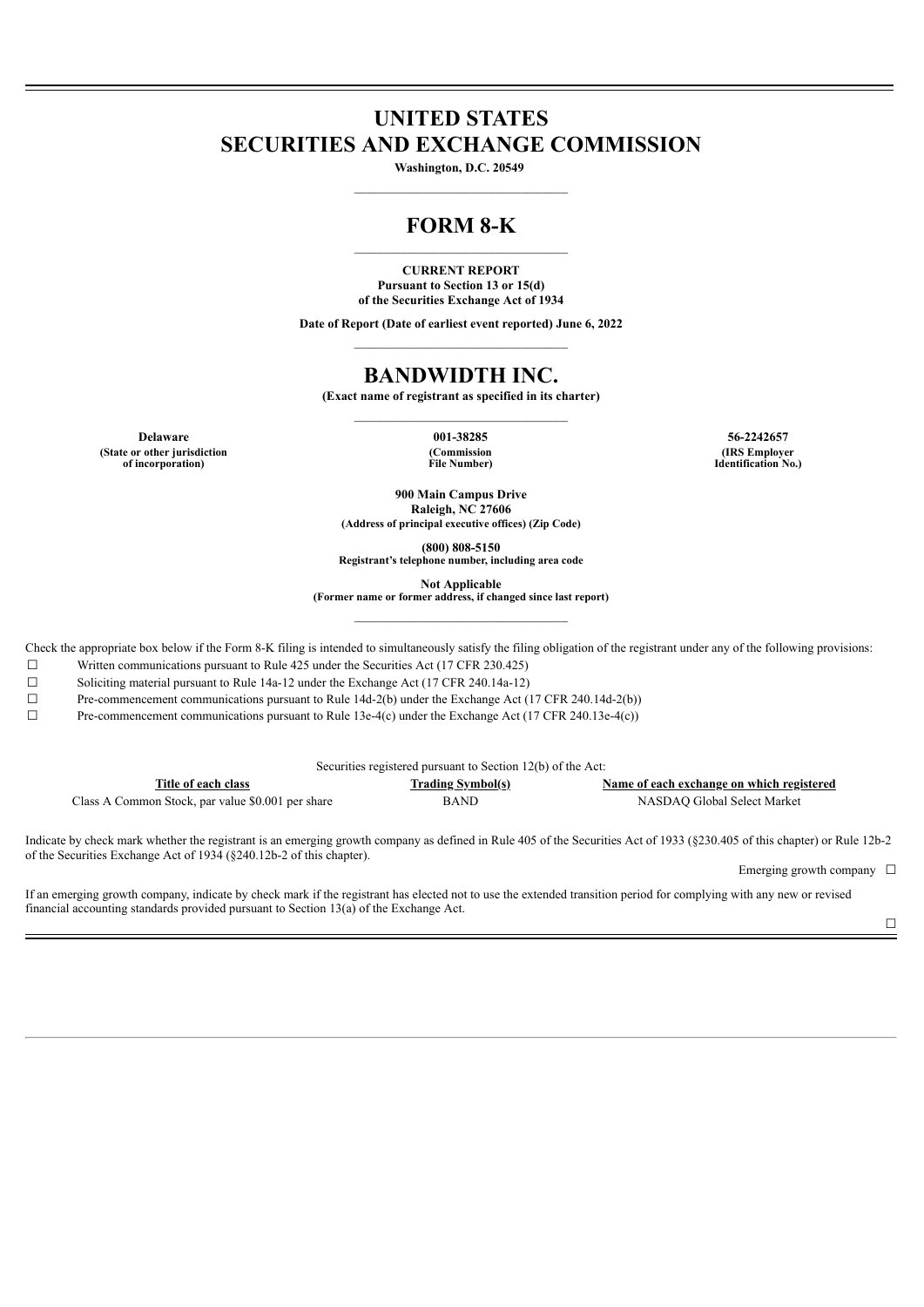#### **Item 1.01 Entry into a Material Definitive Agreement.**

On June 6, 2022, Bandwidth Inc. (the "Company") entered into a credit agreement (the "Credit Agreement") among the Company, as borrower, the lenders from time to time party thereto, and Silicon Valley Bank, as administrative agent, issuing lender, and swingline lender. The Credit Agreement provides for a \$50.0 million revolving credit facility (the "Credit Facility"), including a \$20.0 million sublimit for the issuance of letters of credit and a swingline subfacility of up to \$5.0 million. The Credit Facility matures on June 6, 2025.

Interest on borrowings under the Credit Facility accrues at an annual rate tied to a base rate or the Secured Overnight Financing Rate ("SOFR"), at the Company's election. Loans based on SOFR bear interest at a rate equal to SOFR plus an applicable margin between 1.50% and 2.00% depending upon the Company's consolidated adjusted quick ratio for the immediately preceding quarter, and loans based on the base rate bear interest at a rate equal to the base rate plus an applicable margin between 0.50% and 1.00% depending upon the Company's consolidated adjusted quick ratio for the immediately preceding quarter. The Company is required to pay a quarterly commitment fee equal to 0.0625% on the unused portion of the borrowing commitment.

The obligations under the Credit Agreement are secured by a lien on substantially all of the Company's tangible and intangible property and by a pledge of all of the equity interests of the Company's direct domestic subsidiaries and 65% of the voting capital stock and 100% of the non-voting capital stock of any material first-tier foreign subsidiaries, subject to limited exceptions. In addition, the Company's direct domestic subsidiaries guarantee the obligations under the Credit Agreement and grant a lien and pledge, as applicable, on substantially all of their tangible and intangible property to secure the obligations under the Credit Agreement.

The Credit Agreement contains customary covenants (subject, in each case, to certain exceptions), including restrictions on indebtedness, liens, acquisitions and investments, restricted payments, and dispositions, although certain material acquisitions are permitted without consent of the lenders when the Company's aggregate total cash held at Silicon Valley Bank and/or subject to deposit account control agreements is more than \$70,000,000 and the Company demonstrates pro forma covenant compliance following the closing of any such acquisition, among other requirements. The Credit Agreement contains a financial covenant, generally applicable in the event the Company's aggregate total cash held at Silicon Valley Bank and/or subject to deposit account control agreements is less than \$70,000,000, requiring the Company to maintain a consolidated adjusted quick ratio of at least 1:25 to 1:00 tested on a quarterly basis. The Credit Agreement contains customary events of default relating to, among other things, payment defaults, breach of covenants, cross acceleration to material indebtedness, bankruptcy-related defaults, judgment defaults, and the occurrence of certain change of control events. Non-compliance with one or more of the covenants and restrictions or the occurrence of an event of default could result in the full or partial principal balance of the Credit Agreement becoming immediately due and payable and termination of the commitments.

This summary of the Credit Agreement is qualified in its entirety by reference to the full text of the Credit Agreement, which will be filed as an exhibit to the Company's Quarterly Report on Form 10-Q for the quarter ending June 30, 2022.

#### **Item 2.03 Creation of a Direct Financial Obligation or an Obligation under an Off-Balance Sheet Arrangement.**

The information set forth above under Item 1.01 is hereby incorporated by reference into this Item 2.03.